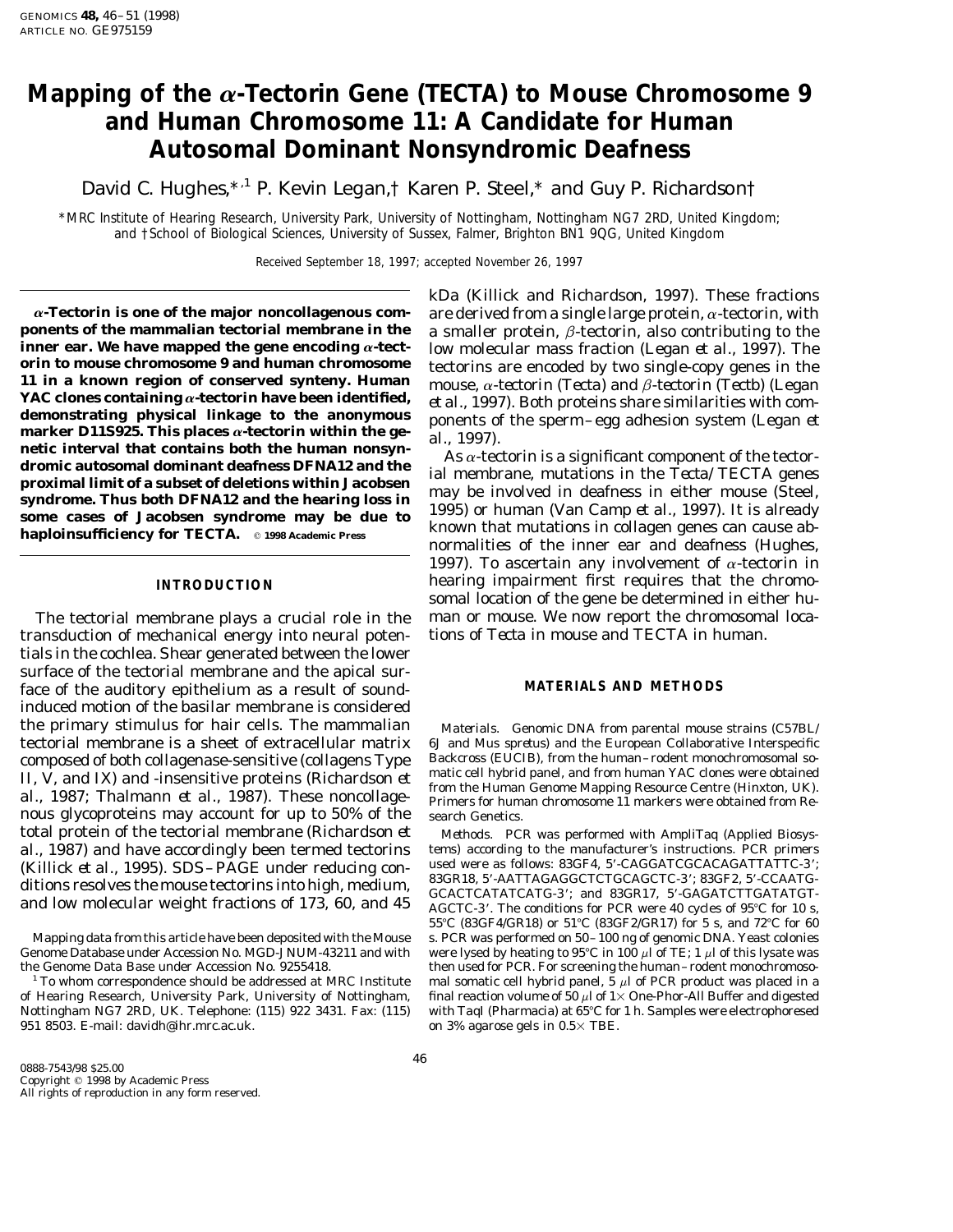in the mouse (Legan *et al.,* 1997). We decided to determine the chromosomal location of the murine *Tecta* gene first. The EUCIB represents *Physical Localization of the Human TECTA Gene* a useful resource for the mapping of mouse loci (Breen *et al.,* 1994). The only requirement for mapping on EU- To localize the human *TECTA* gene further on chro-CIB is to be able to differentiate between the alleles mosome 11, we examined more closely the region of of a particular locus for C57BL/6J and *M. spretus.* A conserved synteny between human chromosome 11 and selection of primer pairs based on the mouse *Tecta* mouse chromosome 9 (Debry and Seldin, 1996; Hudson cDNA sequence (Legan *et al.,* 1997) was assessed in PCR analysis for amplification of, and polymorphism identified from data at The Whitehead Institute/MIT between, C57BL/6J and *M. spretus* DNA. Primer pair Center for Genomic Research (Hudson *et al.,* 1995), 83GF4 and 83GR18, which amplifies between adjacent covering the interval between *D11S4090* and *D11S925* exons in the murine *Tecta* gene, generates a slightly (YAC clone IDs 928F11, 957E4, 771D4, 939B12, 911F2, smaller product in C57BL/6J compared to *M. spretus* 822G8, 785C6, 742F9, 969D7, and 936D9). Lysates (approx 500 bp). Subsequently, 51 samples from EU- from these YAC clones were amplified with primer pair CIB were genotyped for this polymorphism (data avail- 83GF2/83GR17; a positive PCR result was noted for able at http://www.hgmp.mrc.ac.uk/Mbx/MBxHomepage. 936D9 (Table 1), placing *TECTA* in the vicinity of html), enabling the localization of *Tecta* to mouse chromo- *D11S925.* Additional YACS containing *D11S925* and/ some 9; the locus order was determined to be *D9Mit227,* or *NIB947* were tested for *TECTA* (Table 1). On the *D9Mit328, D9Mit254–D9Mit329, D9Mit140–Tecta–* basis of these results TECTA is likely to be distal of *D9Nds10–D9Mit255, D9Mit23* (Fig. 1a). *D11S925,* but the order with respect to *NIB947* cannot

## *Mapping of the Human TECTA Gene*

*Confirmation of TECTA as a Single-Copy Gene* According to Debry and Seldin (1996), this region of mouse chromosome 9 shows conserved synteny with The analysis of the human monochromosomal sohuman chromosome 11. BLAST searches of sequence matic cell hybrid panel suggested the existence of two databases identified two human IMAGE clones with highly homologous *TECTA* loci in the human genome, significant sequence homology to the mouse *Tecta* gene whereas in contrast there is only a single locus in the (IMAGE ID 180068, Accession Nos. R84585 and mouse (Legan *et al.,* 1997). An alternative explanation R85474; IMAGE ID 112850, Accession Nos. T86051 is that the human chromosome 15 monochromosomal and T86996). Additional sequencing of both clones has somatic cell hybrid contains an additional fragment of confirmed that these correspond to the human *TECTA* chromosome 11 that includes the *TECTA* gene. To test gene; the homology between the mouse and human this hypothesis, a subset of the monochromosomal sosequence is 88% in the coding region and 70% in the matic cell hybrid panel, including the chromosome 11 3\* untranslated region (D.C.H., unpublished data). and 15 hybrids, was tested for the presence of a marker Comparison of the mouse and human sequences identi- linked to *TECTA* (*D11S925*) and three proximal flankfied a *Taq*I site present in the human sequence and ing markers (*D11S908, 923,* and *927*). Both the chromonot in the mouse sequence (R84585; nucleotide 184). some 11 and 15 hybrids were positive for *D11S925* Human, mouse, and hamster genomic DNA were amplified with primer pair 83GF2 and 83GR17, giving present in the chromosome 11 hybrid. Thus it is most similar-sized products (Fig. 2a). The PCR products likely that the chromosome 15 hybrid is contaminated were then digested with *Taq*I, demonstrating the poly- with a fragment from human chromosome 11 that inmorphism (Fig. 2a); thus it was possible to utilize a cludes *TECTA* and *D11S925,* the proximal breakpoint human monochromosomal somatic cell hybrid panel of which lies between *D11S908* and *D11S925.* As such wherein individual human chromosomes have been re- we can state that like the mouse, the human genome tained on a rodent (mouse or hamster) background only contains a single *TECTA* gene. (Kelsell *et al.,* 1995). DNA samples from the panel were typed for the polymorphism. Human-specific *Taq*I frag- **DISCUSSION** ments were present in hybrids containing human chromosomes 11 and 15 (Fig. 2b). The human chromosome In recent years there has been a dramatic increase 11 locus most likely corresponds to that mapped to in the localization of genes for autosomal dominant and mouse chromosome 9 based on comparison of flanking autosomal recessive nonsyndromic hearing impairloci (Debry and Seldin, 1995). As the *Taq*I polymor- ment (Van Camp *et al.,* 1997). However, in many cases phism is shared between the chromosome 11 and 15 the number of families segregating any one locus is loci, it is probable that either these loci represent a small, adding to the difficulty in identifying the gene recent duplication or the chromosome 15 somatic cell responsible (Van Camp *et al.,* 1997). The mouse pro-

**RESULTS** hybrid is contaminated with a fragment from human chromosome 11. Southern analysis of genomic DNA *Mapping of Mouse Tecta* has suggested the presence of only a single *Tecta* gene

be determined from the available data (Fig. 1b).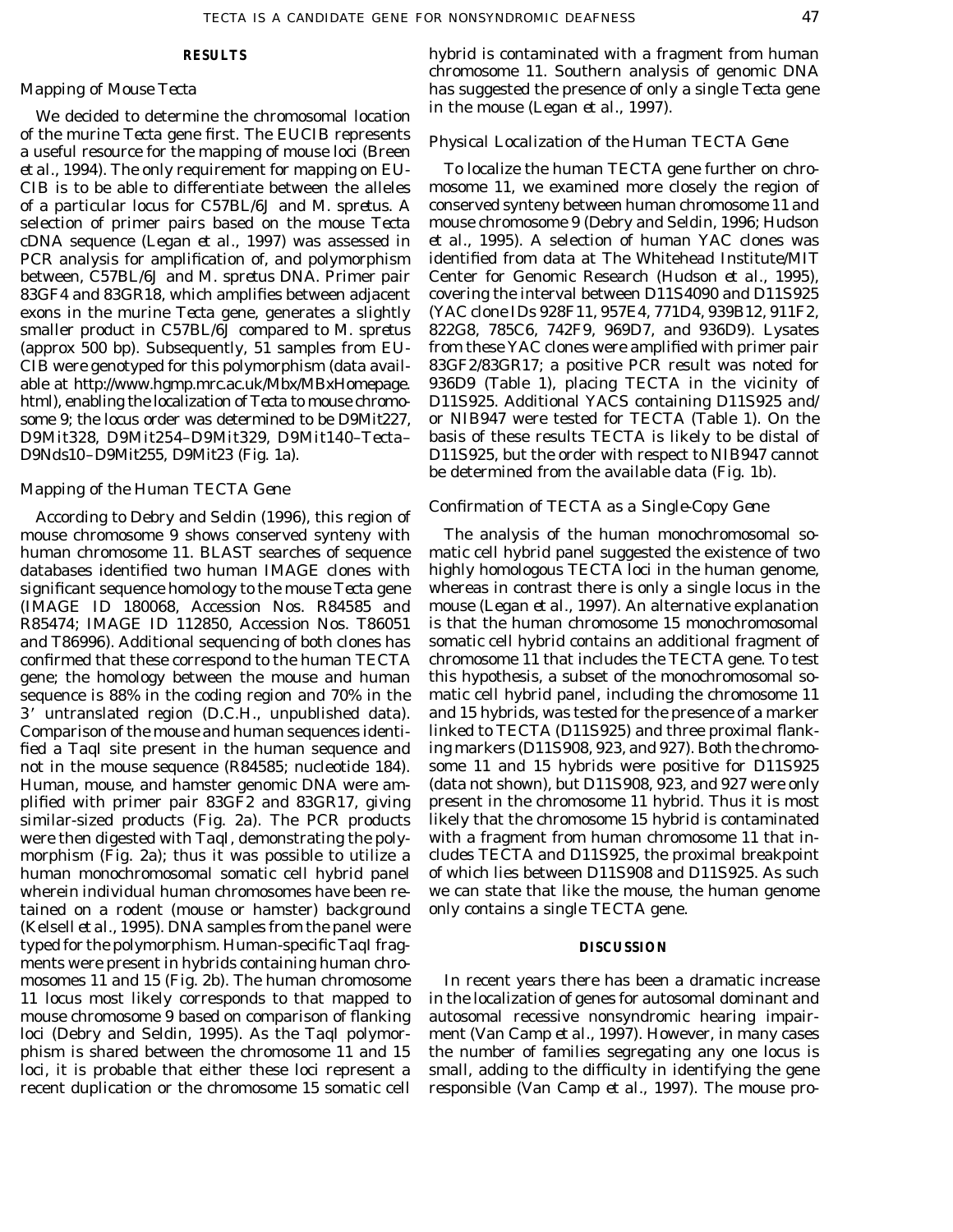

**FIG. 1.** (**a**) Genetic location of mouse *Tecta* gene. The segregation of *Tecta* on EUCIB enabled the gene to be localized to chromosome 9; marker order and genetic distances were determined using the MBx program. (**b**) Location of the human *TECTA* gene. The locations of *TECTA,* DFNA12, and the proximal limit of the breakpoints in Jacobsen syndrome are indicated, derived from data in Hudson *et al.* (1995), Penny *et al.* (1995), Verhoeven *et al.* (1997), and herein.

vides a model for many human developmental disor- *et al.,* 1994; Dietrich *et al.,* 1996), from which, on the ders, including deafness (Steel, 1995). Similarly, the basis of the conservation of synteny, the location of the existence of high-resolution mouse genetic maps allows human gene can be inferred or confirmed (Debry and the mapping of mouse genes with relative ease (Breen Seldin, 1996). We have determined the location of the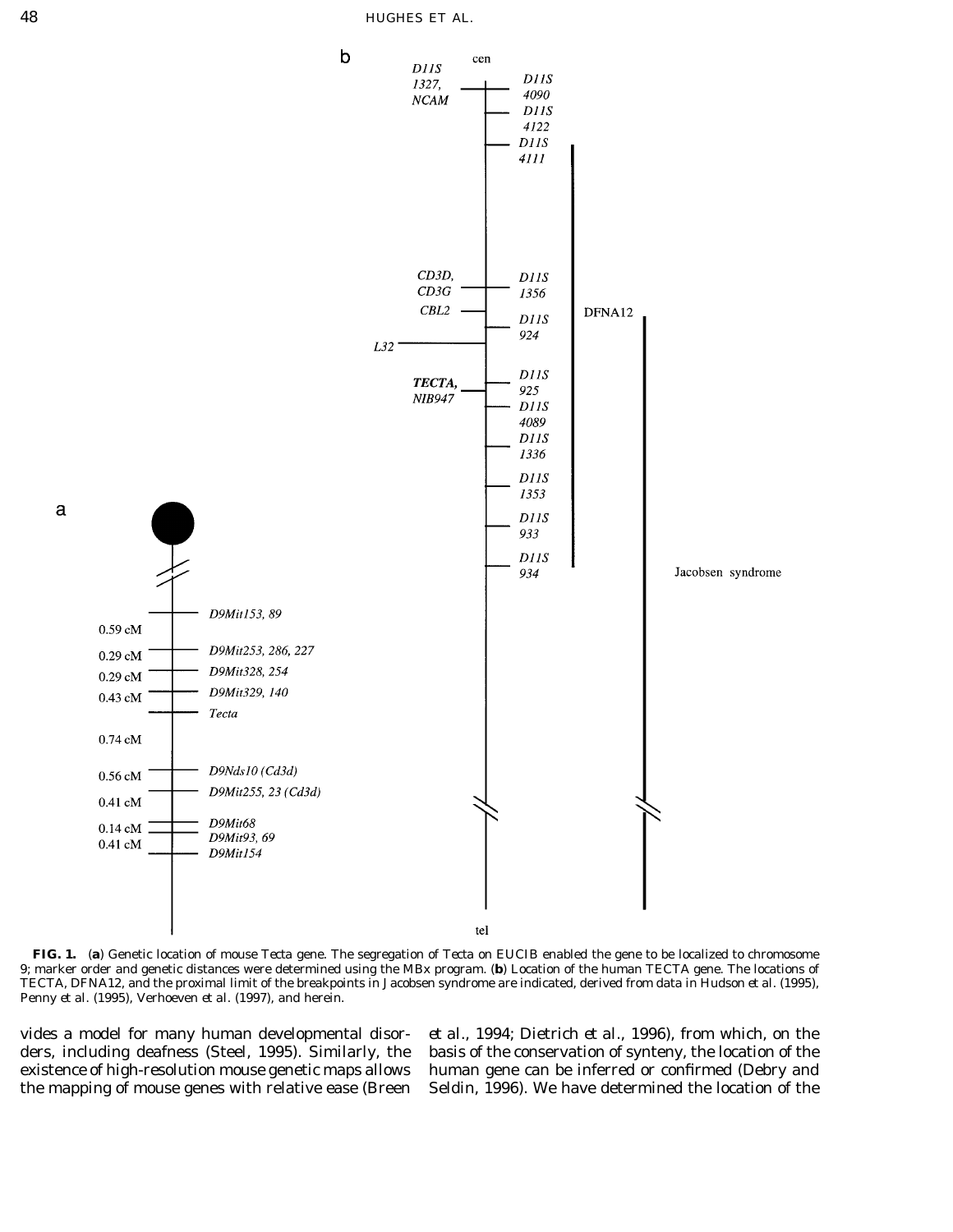

1996). Analysis of a human monochromosomal somatic cell hybrid panel (Kelsell *et al.,* 1995) suggested the presence of two highly similar human *TECTA* genes; however, subsequent analysis identified a previously undescribed contamination of the chromosome 15 hybrid with a fragment derived from chromosome 11, the proximal limit of which lies between *D11S908* and *D11S925.* The distal limit of this fragment has not yet been determined. Whether this is a common problem with this monochromosomal somatic cell hybrid panel is not known, but this may lead to confusion when attempting to determine the chromosomal location of human genes. No mouse mutations that cause deafness are known to localize to the region of mouse chromosome 9 to which we have mapped  $\alpha$ -tectorin (Steel, 1995). However, a number of interesting human loci have been mapped previously to the conserved region of chromosome 11, including at least one putative tumor suppressor gene (Davis *et al.,* 1996; Gabra *et al.,* 1996). More significantly, the human autosomal dominant nonsyndromic deafness DFNA12 has been mapped to a 36-cM interval on 11q22–q24, between *D11S4120* and *D11S912* (Verhoeven *et al.,* 1997). Affected individuals display mild to moderately severe bilateral sensorineural hearing loss, mainly in the middle frequencies (500–2000 Hz) with a prelingual onset (Verhoeven *et* **FIG. 2.** Chromosomal localization of human *TECTA* gene. (**a**) Demonstration of a human-specific polymorphism. Genomic DNA *al.*, 1997). *D11S925* maps in the middle of this region, was amplified with 83GF2/83GR17 and electrophoresed on a 3% cosegregating with DFNA12 in this pedigree was amplified with 83GF2/83GR17 and electrophoresed on a 3% cosegregating with DFNA12 in this pedigree (Ver-<br>agarose gel. Undigested PCR products lanes **a**, mouse; **b**, hamster; hoeven *et al.*, 1997). As we have demonstra agarose gel. Undigested PCR products lanes **a,** mouse; **b,** hamster; hoeven *et al.,* 1997). As we have demonstrated, **c,** human; PCR products digested with *Taq*I lanes **d,** mouse; **e,** ham- *D11S925* and *TECTA* are physically linked, so *TECTA* ster, **i**, human. Markers are marker VIII (boehringer Mannheim). represents a very good candidate for the DFNA12 locus.<br>(b) Analysis of the human monochromosomal somatic cell hybrid represents a very good candidate for the panel (Kelsell *et al.,* 1995). DNA from each hybrid was amplified There is preliminary evidence that another locus for with 83GF2/83GR17, digested with *Taq*I, and electrophoresed on a autosomal dominant nonsyndromic hearing impair-<br>3% agarose gel. ment (DFNA8) also maps to 11q (Van Camp *et al.,* 1997); this may represent another allele of DFNA12. gene encoding  $\alpha$ -tectorin, a major component of the Thus *TECTA* may also be considered a candidate for tectorial membrane in the inner ear, to mouse chromo- DFNA8. It is interesting to note that  $\alpha$ -tectorin is exsome 9 and human chromosome 11, in a region of pressed only transiently during mouse cochlear develknown conservation of synteny (Debry and Seldin, opment (A. Rau, P. K. Legan, and G. P. Richardson,

|              |         | $\cdot$ |          |          |              |               |               |
|--------------|---------|---------|----------|----------|--------------|---------------|---------------|
| YAC          | WI-8803 | D11S925 | D11S4107 | D11S4089 | <b>TECTA</b> | <b>NIB947</b> | <b>FB17D4</b> |
| 936D9        |         |         |          |          |              |               |               |
| 969D7        |         |         |          |          |              |               |               |
| 795G11       |         |         |          |          |              |               |               |
| <b>758F8</b> |         |         |          |          |              |               |               |
| 788B9        |         |         |          |          |              |               |               |
| 806B12       |         |         |          |          |              |               |               |
| 908D11       |         |         |          |          |              |               |               |
| 800A10       |         |         |          |          |              |               |               |
| 857E6        |         |         |          |          |              |               |               |
| 921G9        |         |         |          |          |              |               |               |
| 926E4        |         |         |          |          |              |               |               |
| 946G6        |         |         |          |          |              |               |               |
|              |         |         |          |          |              |               |               |

**TABLE 1 Physical Localization of** *TECTA*

*Note.* Localization of *TECTA* on YACs containing fragments of human chromosome 11. The markers are arranged in the probable order that they are in on chromosome 11. Data for all markers apart from *TECTA* were obtained from The Whitehead Institute/MIT Center for Genome Research (Hudson *et al.,* 1995).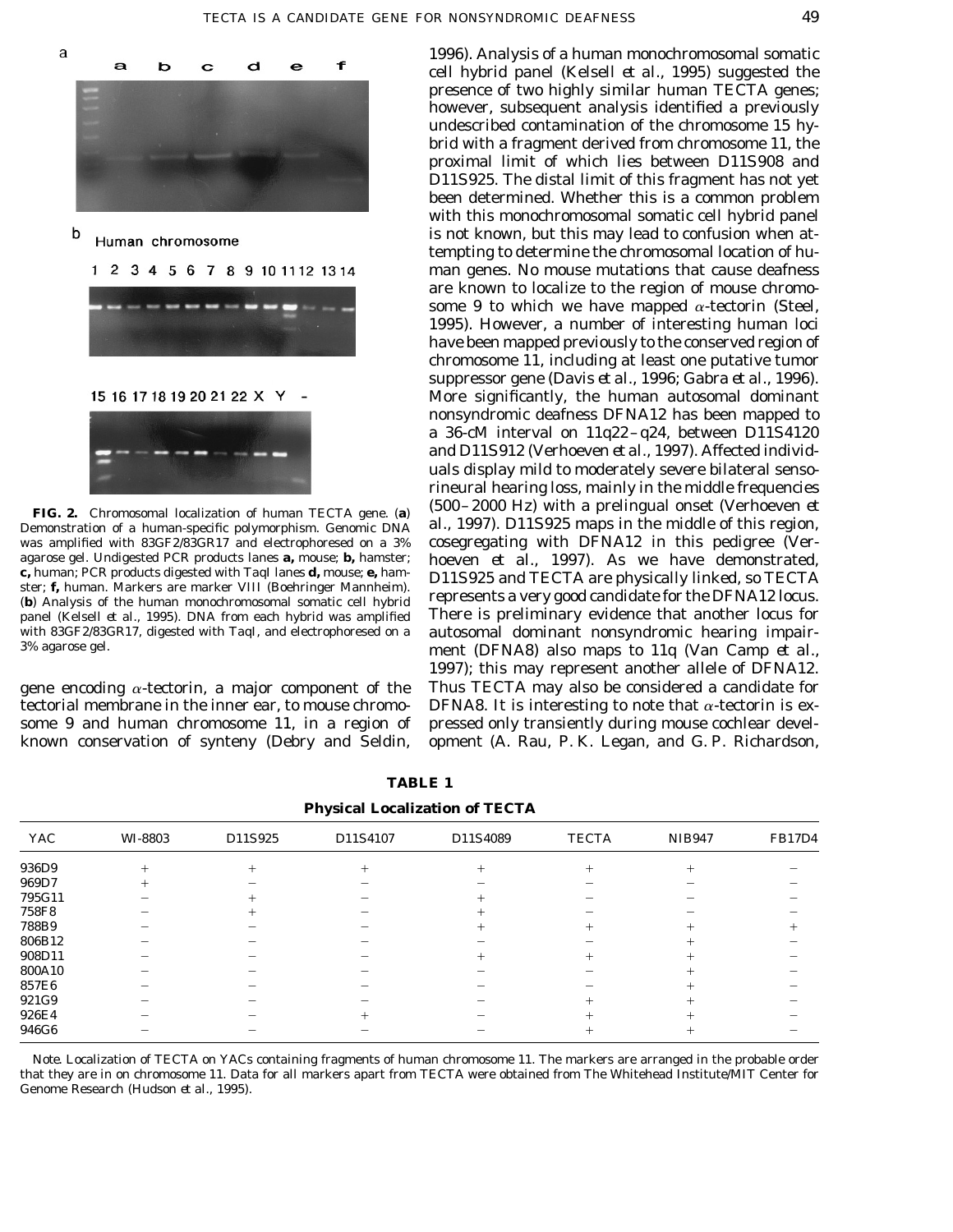DFNA8 are prelingual in onset and stable (Van Camp <sup>assistanc</sup> council. *et al.*, 1997).

The nature of the DFNA12 mutation may be clarified by the findings on a human syndromic disorder. Jacob- **REFERENCES** sen syndrome, first described in 1973 (Jacobsen *et al.,* 1973), is caused by segmental aneusomy for the distal Breen, M., Deakin, L., MacDonald, B., Miller, S., Sibson, R., Tart-<br>end of the long arm of chromosome 11 (Lewanda *et al* telin, E., Avner, P., Bourgade, F., Guenet, J propriate to consider Jacobsen syndrome a contiguous<br>gene disorder. Hearing loss or abnormality has been<br>described as a characteristic feature of Jacobsen syn-<br> $H_{um}$ . Mol. Genetic A S621-627.<br>Davis M. Uitchesl: A Guillea described as a characteristic feature of Jacobsen syn-<br>drome by Lee and Sciorra (1981) (see also Linarelli *et* Refinement of two chromosome 11q regions of loss of heterozygos*al.,* 1975 and Pivnick *et al.,* 1996), although the overall ity in ovarian cancer. *Cancer Res.* **56:** 741–744. frequency is not clear (Lewanda *et al.,* 1995; Penny *et* Debry, R. W., and Seldin, M. F. (1996). Human/mouse homology rela-<br>al. 1995). Characterization of the chromosomal tionships. *Genomics* **33:** 337–351. al., 1995). Characterization of the chromosomal breakpoints in Jacobsen patients has delineated the Dietrich, W. F., Miller, J., Steen, R., Merchant, M. A., Damron-Boles,<br>various abnormalities associated with Jacobsen syn- D., Husain, Z., Dredge, R., Daly, M. J., Ingall with the expression of a fragile site (*FRA11B*), which genetic map of the mouse genome. *Nature* **380:** 149–152. has been shown to correspond to an expanded repeat Gabra, H., Watson, J. E. V., Taylor, K. J., Mackay, J., Leonard, in the *CBL2* gene (Jones *et al.*, 1994, 1995). Penny *et al.* R. C. F., Steel, C. M., Porteous, D. J., a in the *CBL2* gene (Jones *et al.*, 1994, 1995). Penny *et al.* R. C. F., Steel, C. M., Porteous, D. J., and Smyth, J. F. (1996). (1996). (1996). (1996). (1996). (1996). (1995) have extended the molecular characterization of  $11q$  deletions in Jacobsen patients and have identified<br>11q deletions in Jacobsen patients and have identified<br>11q23.3-q24.3 in epithelial ovarian cancer associated

tion of the human *TECTA* gene. It maps to the interval beAngelis, M., Ingalls, K., Nahf, R., Horton, L., Oskin, M., Coldefined as containing DFNA12 and represents a highly likely to be deleted in a subset of 11q – in Jaco sen syndrome and may be responsible for the pre-<br>viously reported hearing loss as a consequence of genome *Science* 270: 1945–1954. [With supplementary data from viously reported hearing loss as a consequence of genome. *Science* **270:** 1945–1954. [With supplementary data from haploinsufficiency. If so, then DFNA12 may also be due<br>to haploinsufficiency for *TECTA*. A 50% reduction in<br>the amount of TECTA protein may also affect the levels<br>the district deafness. Audiol. Neurootol. 2: 3-11. of TECTB, the other major noncollagenous component<br>of the tectorial membrane. Similar phenomena have<br>M., and Philip, J. (1973). An (11;21) translocation in four genera-ZP2 protein in the zona pellucida of the egg drop to *Hered.* **23:** 568–585. 50% of normal in mice heterozygous for a null allele of Jones, C., Slijepcevic, P., Marsh, S., Baker, E., Langdon, W. Y., Rich-<br>ZP3 (Wassarman *et al* 1997) and there is evidence ards, R. I., and Tunnacliffe, A. (1994). Ph **ZP3** (Wassarman *et al.*, 1997), and there is evidence<br>for coordinate expression of the  $\alpha$ -3, -4, and -5 chains<br>of collagen Type IV (Thorner *et al.*, 1996; Kalluri *et al.*,<br>1997). Alternatively, DFNA12 may be due to 145–149. gation.

We thank Michael Rhodes and Tregaye Lacey at the HGMP Re- *Clin. Invest.* **99:** 2470–2478. source Centre (Hinxton, UK), for providing the EUCIB samples and Kelsell, D. P., Rooke, J., Warne, D., Bouzyk, M., Cullin, L., Cox, S.,

unpublished observations), and both DFNA12 and the YACs used in this study. We thank Neil Glenn for technical<br>DENA8 are prelingual in onset and stable (Van Camp) assistance. This work was supported by The UK Medical Resear

- end of the long arm of chromosome 11 (Lewanda *et al.,* telin, E., Avner, P., Bourgade, F., Guenet, J. L., Montagutelli, X.,<br>1995; Penny *et al.,* 1995). The typical features, though Poirier, C., Simon, D., Tailor, D., Bis motor retardation, trigoncephaly, facial dysmorphism, Reed, P. W., Stoye, J., Ashworth, A., McCarthy, L., Cox, R., Schalkcardiac defects, and thromobocytopenia; thus it is ap-<br>propriate to consider Lacobsen syndrome a contiguous (1994). Towards high-resolution maps of the mouse and human
	-
	-
- various abnormalities associated with Jacobsen syn-<br>drome (Bonny et el. 1905). It has been demonstrated T. J., Evans, C. A., DeAngelis, M. M., Levinson, D. M., Kruglyak, drome (Penny *et al.*, 1995). It has been demonstrated<br>that some cases of Jacobsen syndrome are associated<br>that some cases of Jacobsen syndrome are associated<br>tein, L., Page, D. C., and Lander, E. S. (1996). A comprehensiv
	-
	- We can draw several conclusions based on the loca- C., Wilson, K., Bae, J., Maitra, S., Ganiatsas, S., Evans, C.,<br>On of the human *TECTA* gene. It mans to the interval DeAngelis, M., Ingalls, K., Nahf, R., Horton, L., Oski Birren, B., Goodman, N., Weissenbach, J., Hawkins, T., Foote, S.,
		-
- been reported in other extracellular matrices; levels of tions with chromosome 11 abnormalities in the offspring. *Hum.* 
	-
- function mutation in  $\alpha$ -tectorin. The relationship be-<br>nacliffe, A. (1995). Association of a chromosome deletion syndrome tween *TECTA* and DFNA12 is currently under investi- with a fragile site within the proto-oncogene *CBL2. Nature* **376:**
	- Kalluri, R., Shield, C. F., III, Todd, P., Hudson, B. G., and Neilson, E. G. (1997). Isoform switching of Type IV collagen is developmen-**ACKNOWLEDGMENTS** tally arrested in X-linked Alport syndrome leading to increased susceptibility of renal basement membranes to endoproteolysis. *J.*
- mapping information, and the HGMP Resource Centre, for providing West, L., Povey, S., and Spurr, N. K. (1995). Development of a